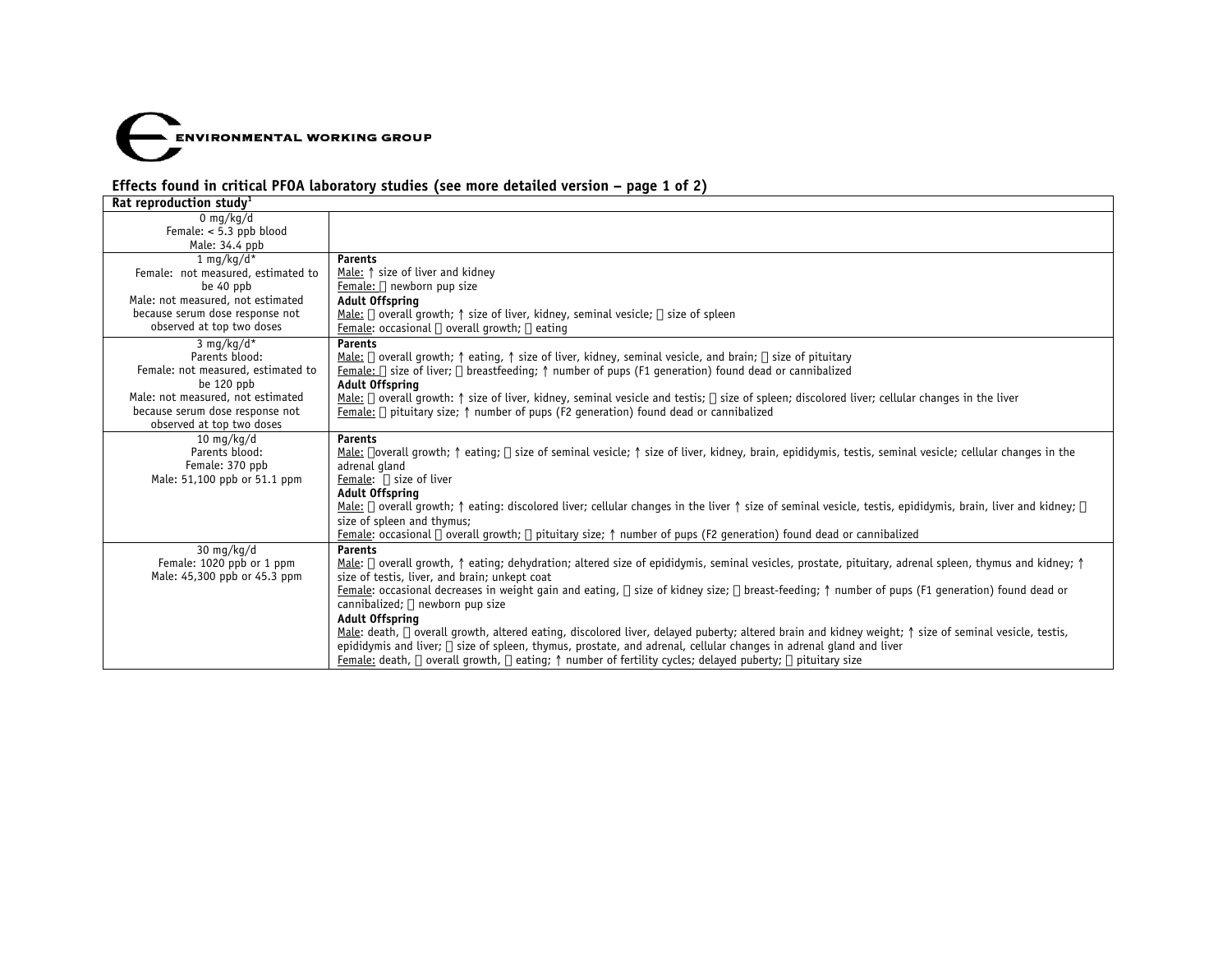#### **Effects found in critical PFOA laboratory studies (page 2 of 2)**

| 6-month monkey study**2                                             |                                                                                                                                                                                                            |  |  |
|---------------------------------------------------------------------|------------------------------------------------------------------------------------------------------------------------------------------------------------------------------------------------------------|--|--|
| 0 mg/kg/d                                                           |                                                                                                                                                                                                            |  |  |
| 20.6 ppb blood                                                      |                                                                                                                                                                                                            |  |  |
| $3 \text{ mg/kg/d}$                                                 | Death; $\uparrow$ liver weight; $\uparrow$ total bilirubin                                                                                                                                                 |  |  |
| 98 ppm blood                                                        |                                                                                                                                                                                                            |  |  |
|                                                                     |                                                                                                                                                                                                            |  |  |
| 10 mg/kg/d                                                          | Weight loss; $\uparrow$ triglyceride; $\uparrow$ liver weight; $\downarrow$ thyroid hormones                                                                                                               |  |  |
| 172 ppm blood                                                       |                                                                                                                                                                                                            |  |  |
|                                                                     |                                                                                                                                                                                                            |  |  |
| 30/20 mg/kg/d***                                                    | Death; weight loss; decreased activity; $\uparrow$ liver weight; liver lesions; $\downarrow$ thyroid hormones; $\uparrow$ triglycerides; altered clinical chemistry; $\downarrow$ liver DNA and $\uparrow$ |  |  |
| 1084 ppm blood                                                      | subcellular liver enzymes                                                                                                                                                                                  |  |  |
| Rat cancer study <sup>3</sup>                                       |                                                                                                                                                                                                            |  |  |
| 0 mg/kg/d                                                           |                                                                                                                                                                                                            |  |  |
| 1.3 (male); 1.6 (female) $mq/kg/d*$                                 | Cellular changes in the ovary, lung, and salivary gland; muscle incoordination; possible thyroid tumor                                                                                                     |  |  |
| 14.2 (male); 16.1 (female)                                          | Testicular tumors, mammary gland tumor; cellular effects in the testes, ovary, liver, lung, salivary gland, and possibly, in the thyroid; weight loss;                                                     |  |  |
| mg/kg/d*                                                            | decreased red blood cell measures; increased liver and kidney weight                                                                                                                                       |  |  |
| Rat cancer study (male only, limited organ collection) <sup>4</sup> |                                                                                                                                                                                                            |  |  |
|                                                                     |                                                                                                                                                                                                            |  |  |
| 300 ppm; $\sim$ 14.2 (male); 16.1                                   | Liver, testicular and pancreatic tumors; cellular effects in the testes, pancreas; increased blood estrogen (estradiol); increased liver weight and $\beta$ -                                              |  |  |
| (female) mg/kg/d*<br>$\sim$<br>--- -                                | oxidation activity; weight loss                                                                                                                                                                            |  |  |

Serum PFOA not measured

\*\* Serum levels at 4 weeks, when liver enzyme level changes first noted

\*\*\* 30 mg/kg/d dose dropped to 20 mg/kg/d when monkeys became noticeably sick; only 2 monkeys in this group dosed the entire time

## **References:**

- 1 York, RG (2002). Oral (gavage) two-generation (one litter per generation) reproduction study of ammonium perfluorooctanoate (APFO) in rats. Report prepared for 3M, St. Paul, MN by Argus Research (Horsham, PA). Sponsor's Study No. T-6889.6., Reviewed in US EPA AR226-1092.
- 2 Butenhoff, J., Costa, G., Elcombe, C., Farrar, D., Hansen, K., Iwai, H., Jung, R., Kennedy, G, Jr.., Lieder, P., Olsen, G and Thomford, P. 2002. Toxicity of Ammonium Perfluorooctanoate in Male Cynomolgus Monkeys after Oral Dosing for 6 Months. Toxicol Sci 69(1): 244-257. Also reviewed in US EPA Reviewed in US EPA "Revised Draft PFOA Hazard Assessment-Robust Study Annex" AR226-1137, p. 244-253.
- 3 Sibinski, LJ. 1987. Two-Year oral (diet) toxicity/carcinogenicity study of fluorochemical FC-143 (perfluorooctane ammonium carboxylate) in rats. Report prepared for 3M, St. Paul, Minnesota by Riker Laboratories Inc. Study No. 0281CR0012; 8EHQ-1087-0394, October 16, 1987 Reviewed in US EPA "Revised Draft PFOA Hazard Assessment-Robust Study Annex" AR226-1137, p. 260-267.
- 4 Biegel, LB., Hurtt, ME., Frame, SR., O'Connor, JC and Cook, JC. 2001. Mechanisms of extrahepatic tumor induction by peroxisome proliferators in male CD rats. Toxicol Sci 60(1): 44-55.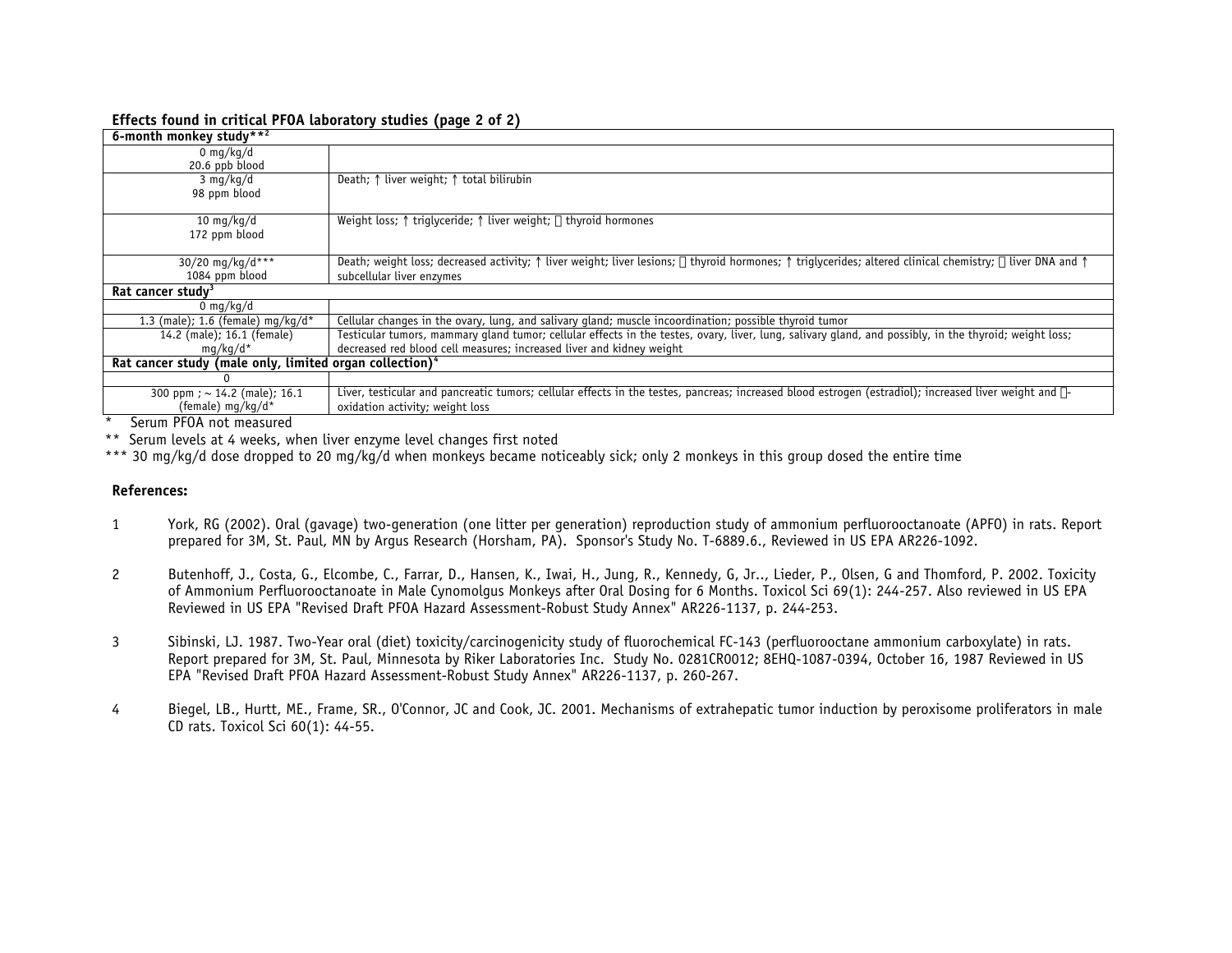

## **Detailed description of effects found in critical PFOA laboratory animal studies**

| Rat reproduction study <sup>1</sup> |                                                                                                                                                                                                           |  |
|-------------------------------------|-----------------------------------------------------------------------------------------------------------------------------------------------------------------------------------------------------------|--|
| $0 \text{ mg/kg/d}$                 |                                                                                                                                                                                                           |  |
| Female: $< 5.3$ ppb blood           |                                                                                                                                                                                                           |  |
| Male: 34.4 ppb                      |                                                                                                                                                                                                           |  |
| $1$ ma/ka/d*                        | <b>Parents</b>                                                                                                                                                                                            |  |
| Female: not measured, estimated to  | Male: $\uparrow$ size of liver and kidney (absolute); $\uparrow$ size of liver and kidney (relative to body weight)                                                                                       |  |
| be 40 ppb                           | Female: $\downarrow$ newborn pup size (on a litter basis)                                                                                                                                                 |  |
| Male: not measured, not estimated   | <b>Offspring</b>                                                                                                                                                                                          |  |
| because serum dose response not     | Male: ↓ overall growth (body weight gain, body weight); ↑ size of liver and kidney (absolute); ↑ size of seminal vesicle and kidney (relative to body                                                     |  |
| observed at top two doses           | weight); $\downarrow$ size of spleen (absolute)                                                                                                                                                           |  |
|                                     | Female: occasional decreases in overall growth (body weight gain, body weight); ↓ feeding (absolute)                                                                                                      |  |
| 3 mg/kg/d*                          | <b>Parents</b>                                                                                                                                                                                            |  |
| Parents blood:                      | Male: decreased overall growth (body weight gain, body weight); increased eating relative to body size; $\uparrow$ size of liver and kidney (absolute); $\downarrow$ size of                              |  |
| Female: not measured, estimated to  | pituitary (absolute); $\uparrow$ size of seminal vesicle, liver, kidney and brain (relative to body weight)                                                                                               |  |
| be 120 ppb                          | Female: $\downarrow$ size of liver (relative to body weight); $\downarrow$ lactation index and $\uparrow$ number of F1 pups found dead or cannibalized                                                    |  |
| Male: not measured, not estimated   | <b>Adult Offspring</b>                                                                                                                                                                                    |  |
| because serum dose response not     | Male: J overall growth (body weight gain, body weight); discolored liver; $\uparrow$ size of liver and kidney (absolute); $\uparrow$ size of seminal vesicle, testis, and                                 |  |
| observed at top two doses           | kidney (relative to body weight); $\downarrow$ size of spleen (absolute); cellular changes in the liver, such as hepatocyte hypertrophy                                                                   |  |
|                                     | Female: $\downarrow$ pituitary size (absolute and relative to body weight); $\uparrow$ number of F2 pups found dead or cannibalized                                                                       |  |
| $10 \text{ mg/kg/d}$                | <b>Parents</b>                                                                                                                                                                                            |  |
| Parents blood:                      | Male: decreased overall growth (body weight gain, body weight); increased eating relative to body size; J size of seminal vesicle (absolute); $\uparrow$ size of                                          |  |
| Female: 370 ppb                     | liver and kidney (absolute); $\uparrow$ size of epididymis, testis, seminal vesicle, liver, kidney and brain (relative to body weight); cellular changes in the                                           |  |
| Male: 51,100 ppb or 51.1 ppm        | adrenal gland (cortex hypertrophy, vacuolation of the zona glomerulosa)                                                                                                                                   |  |
|                                     | Female: J size of liver (relative to body weight)                                                                                                                                                         |  |
|                                     | <b>Adult Offspring</b>                                                                                                                                                                                    |  |
|                                     | Male: J overall growth (body weight gain, body weight); $\uparrow$ eating relative to body size; discolored liver; cellular changes in the liver, such as                                                 |  |
|                                     | hepatocyte hypertrophy; ↑ size of liver (absolute); ↑ size of seminal vesicle, testis, epididymis, brain and kidney (relative to body weight); ↓ size of                                                  |  |
|                                     | spleen and thymus (absolute)<br>Female: occasional decreases in overall growth (body weight gain); $\downarrow$ pituitary size (absolute and relative to body weight); $\uparrow$ number of F2 pups found |  |
|                                     | dead or cannibalized                                                                                                                                                                                      |  |
| $30 \text{ mg/kg/d}$                | <b>Parents</b>                                                                                                                                                                                            |  |
| Female: 1020 ppb or 1 ppm           | Male: decreased overall growth (body weight gain, body weight); increased eating relative to body size; dehydration; unkept coat; $\downarrow$ size of                                                    |  |
| Male: 45,300 ppb or 45.3 ppm        | epididymis, seminal vesicles, prostate, pituitary, adrenal spleen, thymus and kidney (absolute size); $\uparrow$ size of epididymis, testis, seminal vesicle, liver,                                      |  |
|                                     | kidney, adrenal and brain (relative to body weight)                                                                                                                                                       |  |
|                                     | Female: occasional decreases in weight gain and eating; ↓ size of kidney size (absolute and relative to body weight); ↓ lactation index and ↑ number                                                      |  |
|                                     | of F1 pups found dead or cannibalized; $\downarrow$ newborn pup size (on a litter basis)                                                                                                                  |  |
|                                     | <b>Adult Offspring</b>                                                                                                                                                                                    |  |
|                                     | Male: death; J overall growth (body weight gain, body weight); altered eating relative to body size; delayed sexual maturation [preputial separation                                                      |  |
|                                     | (significant after accounting for weight, but not after accounting for gestation age - although gestational length did not differ in parental animals)];                                                  |  |
|                                     | izize of liver (absolute); $\uparrow$ size of seminal vesicle, testis, epididymis, brain and kidney (relative to body weight); $\downarrow$ size of spleen, thymus, kidney,                               |  |
|                                     | prostate, brain, and adrenal (absolute); discolored liver; cellular changes in adrenal (cortex hypertrophy, vacuolation of zona qlomerulosa) and liver,                                                   |  |
|                                     | such as hepatocyte hypertrophy                                                                                                                                                                            |  |
|                                     | Female: death; J overall growth (body weight gain, body weight); J feeding (absolute); $\uparrow$ number of fertility cycles (estrous cycles per 21 days);                                                |  |
|                                     | delayed puberty [vaginal opening (significant after accounting for weight, but not after accounting for gestation age - although gestational length                                                       |  |
|                                     | did not differ in parental animals)]; $\sqrt{ }$ pituitary size (absolute and relative to body weight)                                                                                                    |  |